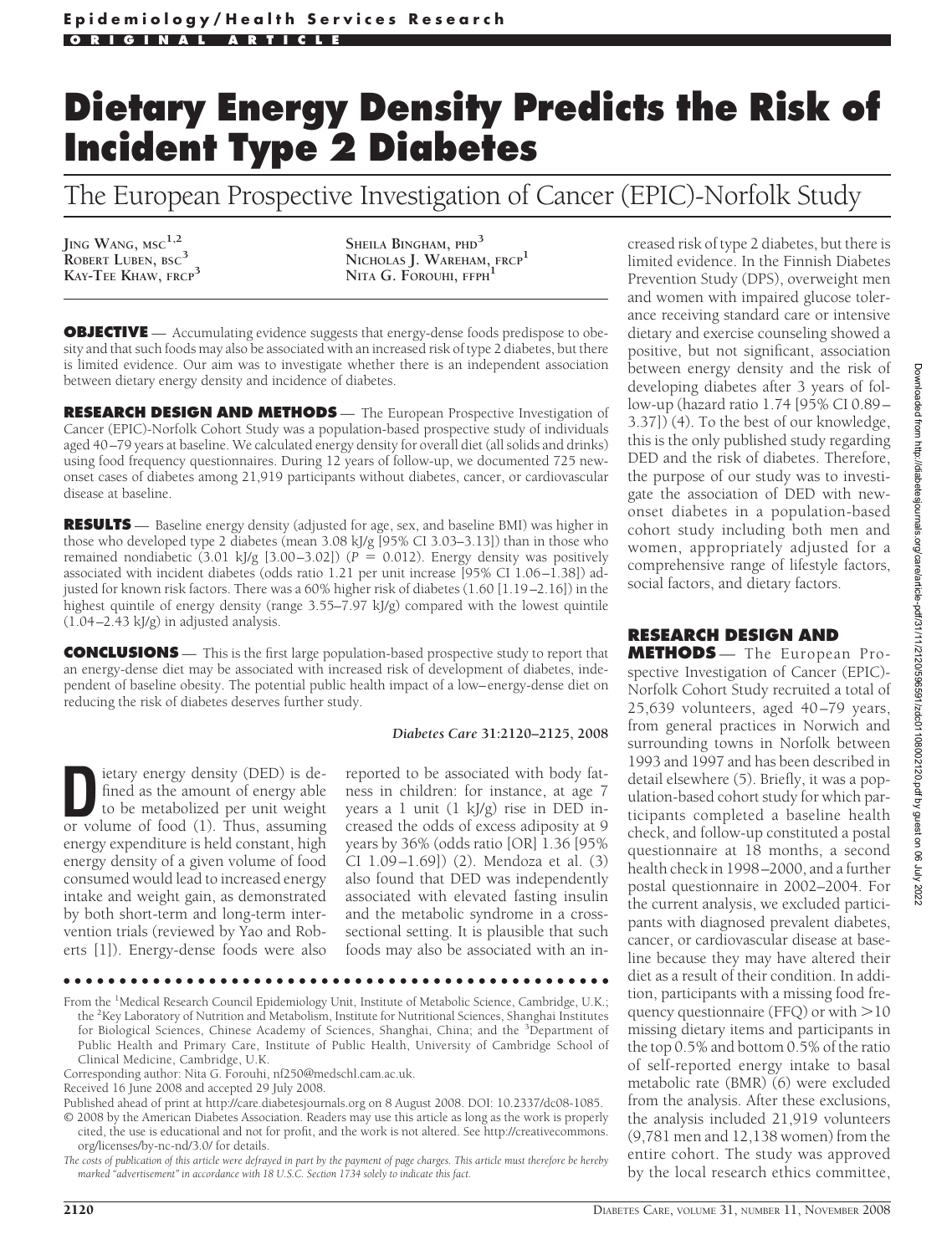#### Ascertainment of cases of type 2 diabetes

Multiple sources of case ascertainment for new-onset diabetes until the end of 2005 were as follows: self-report of doctordiagnosed diabetes from the second health check or follow-up health and lifestyle questionnaires, self-report of diabetes-specific medication in either of the two follow-up questionnaires, or medication brought to the follow-up health check. In addition, external sources of information through record linkage included listing of any EPIC-Norfolk participant in the general practice diabetes register, local hospital diabetes register, hospital admissions data at that hospital screened for any diabetes-related admissions among study participants, and Office of National Statistics mortality data with coding for diabetes. Participants who gave a self-report of history of diabetes that could not be confirmed with any other sources of ascertainment were not included as confirmed cases of diabetes.

# Assessment of diet

Information on diet was collected using a 130-item validated EPIC-FFQ at baseline (6,7). Participants were asked how often they had consumed a commonly used unit or portion size of each food on average during the previous year, choosing from nine possible frequency responses ranging from "never or less than once per month" to "more than six times per day." Nutrient intakes (per day) were computed by multiplying the frequency response by the nutrient content of the specified portion size using the Compositional Analyses from Frequency Estimates (CAFE) program (6). Values for nutrients were derived from the U.K. food composition database *McCance and Widdowson's The Composition of Foods* and its supplements (6). The energy and weight of each food item were summed for all solid food and beverages (not including pure water consumption) to get the total energy intake (kilojoules per day) and the total weight of foods (grams per day). DED was calculated as the available dietary energy per unit weight of foods (kilojoules per gram):

$$
DED = \frac{\sum_{i=1}^{n}Energy_i}{\sum_{i=1}^{n}Quantity_i}
$$

# Assessment of nondietary factors

A detailed health and lifestyle questionnaire was completed at baseline (1993– 1997). It included questions on demography, personal and family history of type 2 diabetes among first-degree relatives, smoking, physical activity, occupation, education, and medication (8). A menstrual/menopausal history was recorded in women, and those who had their last menstrual period  $\geq$ 2 years previously were coded as postmenopausal. Physical activity level was assessed by a four-point physical activity index according to occupational and leisure-time physical activity (9). Smoking status was coded as never, former, or current. At the health check visit, a clinical examination was performed using a standard protocol as described previously (8). Anthropometric measurement included height (centimeters), weight (kilograms), and waist and hip circumference (centimeters). BMI was calculated as body weight in kilograms divided by the square of height in meters. A further postal questionnaire was sent in 2004 to collect selfreported body weight, and weight change was calculated as follow-up weight minus baseline weight.

# Statistical analysis

Results are expressed as means  $\pm$  SD and, for categorical variables, by frequency and percentage. Differences between men and women in baseline characteristics and DED were tested using *t* tests for continuous variables and by  $\chi^2$ tests for categorical variables. The independent variable (DED) was defined both as a continuous variable and as a categorical variable with five categories (quintiles). Associations between DED and risk of developing type 2 diabetes were examined using two separate approaches. In the first approach, we constructed three logistic regression models: the first model was adjusted for age, sex, and baseline BMI; the second model was further adjusted for known risk factors for diabetes including lifestyle factors (family history of diabetes [yes or no], physical activity [inactive, moderate inactive, moderate active, or active], smoking [current, former,

or never], and occupational status [professional, managerial and technical, skilled nonmanual, skilled manual, partly skilled, or unskilled] or education [no qualifications, O level, A level, or degree]); and the third model further included dietary factors (alcohol consumption [yes or no] and total energy intake [continuous]). The third model was further adjusted for the percentage of energy from dietary fat instead of total energy intake to examine whether the observed association was independent of fat intake. To explore the effect of central obesity, we also adjusted for baseline waist circumference in addition to baseline BMI or instead of baseline BMI. We also further adjusted model 3 for weight change between the baseline and follow-up postal questionnaire in 2004. The same analyses were repeated in men and women separately using sex-specific quintiles of DED. In women, the model was further adjusted for menopausal status and use of hormone replacement therapy. In the second approach, to reduce the confounding effect of total energy intake, we repeated the analysis using calorie-adjusted DED computed as the residuals from the regression model, with total energy intake as the independent variable and absolute DED as the dependent variable (10).

We also performed sensitivity analyses as follows. We attempted to identify plausible underreporters of total energy intake using two different published methods. One method used the Goldberg cutoff point of 1.35 for the ratio of reported energy intake to predicted BMR (11). BMR was estimated using published equations based on sex, age, weight, and height (12). The other method was based on the ratio of reported energy intake to estimated energy requirement (EER) (13), which takes into account each individual's BMR and physical activity level (14). In the current analysis, we adopted the range of the ratio of reported energy intake to EER between 0.8 and 1.2 as plausible energy intake reporters.

All statistical analyses were performed using STATA statistical software (version 9.2; Statacorp, College Station, TX).

**RESULTS** — During a median of 10.2 years of follow-up (range 7.6–12.8 years), we documented 725 new cases of type 2 diabetes among 21,919 participants. At baseline, participants who later developed diabetes during follow-up consumed a more energy-dense diet than those who did not develop diabetes (age-,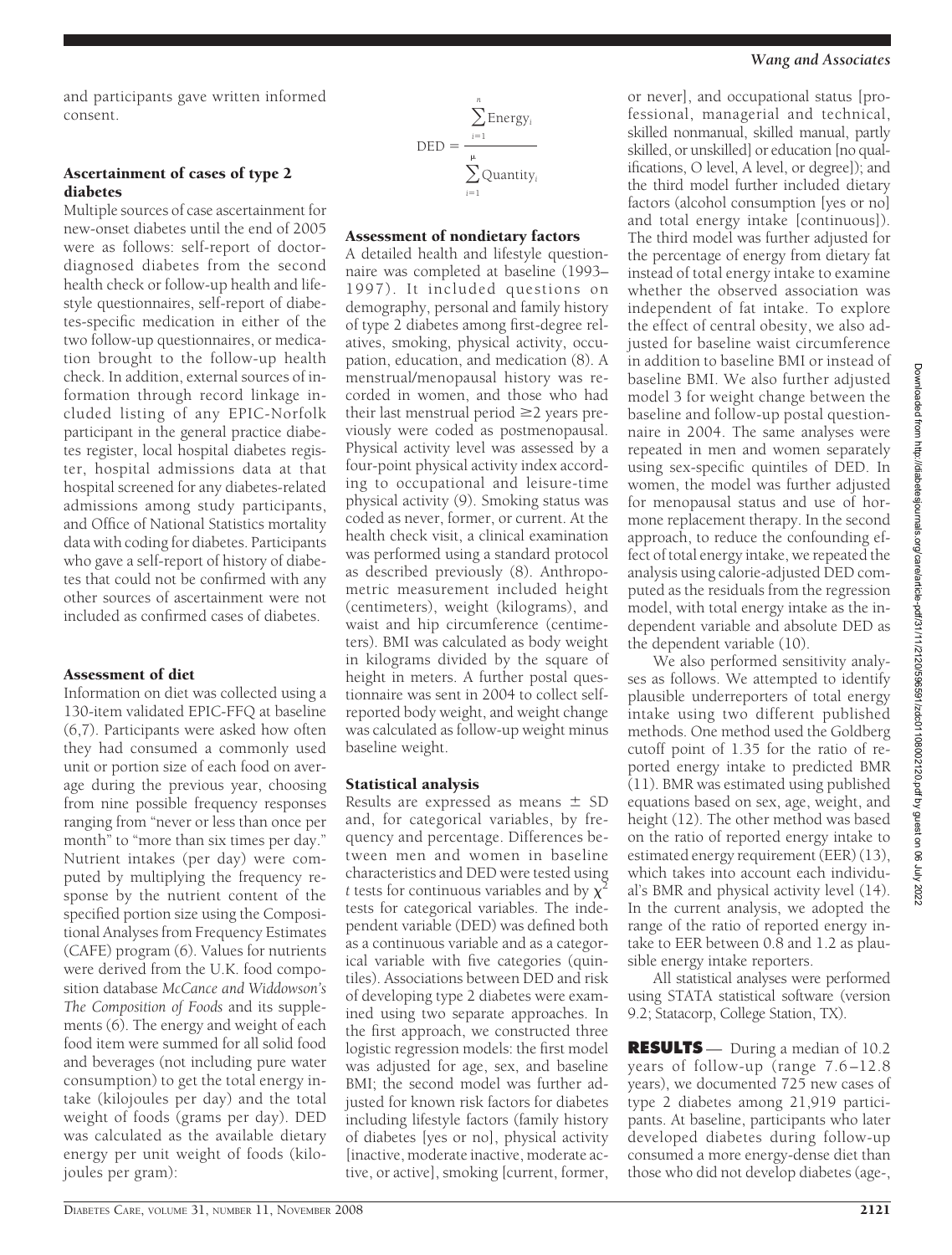#### **Table 1—***Baseline characteristics by quintile of DED: EPIC-Norfolk Study*

|                            | DED quintiles   |                                             |                       |                       |                        |            |
|----------------------------|-----------------|---------------------------------------------|-----------------------|-----------------------|------------------------|------------|
|                            | 1               | $\overline{2}$                              | 3                     | $\overline{4}$        | 5                      | $P$ value* |
| DED (kJ/g)                 | $1.04 - 2.43$   | $2.43 - 2.78$                               | $2.78 - 3.12$         | $3.12 - 3.55$         | $3.55 - 7.97$          | < 0.001    |
| Age (years)                | $57.2 \pm 8.6$  | $57.9 \pm 9.1$                              | $58.5 \pm 9.3$        | $58.5 \pm 9.5$        | $58.6 \pm 9.6$         | 0.331      |
| Weight (kg)                | $73.4 \pm 13.4$ | $73.0 \pm 13.0$                             | $73.5 \pm 13.0$       | $73.4 \pm 13.2$       | $73.5 \pm 12.9$        | < 0.001    |
| Height (cm)                | $165.4 \pm 8.8$ | $166.0 \pm 9.0$                             | $167.0 \pm 9.2$       | $167.7 \pm 9.3$       | $168.5 \pm 9.1$        | < 0.001    |
| Waist (cm)                 | $87.0 \pm 12.5$ | $87.2 \pm 12.4$                             | $88.1 \pm 12.2$       | $88.3 \pm 12.2$       | $88.8 \pm 12.0$        | < 0.001    |
| BMI $(kg/m2)$              | $26.8 \pm 4.1$  | $26.4 \pm 3.9$                              | $26.3 \pm 3.8$        | $26.0 \pm 3.8$        | $25.8 \pm 3.7$         | < 0.001    |
| Energy intake (kJ/day)     |                 | $6,493.0 \pm 1,568.4$ 7,713.2 $\pm$ 1,720.7 | $8,526.5 \pm 1,836.5$ | $9,405.6 \pm 2,099.5$ | $10,904.8 \pm 2,705.9$ | < 0.001    |
| Fat intake (g/day)         | $50.0 \pm 15.9$ | $65.2 \pm 18.2$                             | $75.9 \pm 20.3$       | $87.3 \pm 23.9$       | $106.6 \pm 32.2$       | < 0.001    |
| Energy from fat (%)        | $29.0 \pm 5.8$  | $31.8 \pm 5.2$                              | $33.5 \pm 5.2$        | $34.9 \pm 5.0$        | $36.6 \pm 5.2$         | < 0.001    |
| Alcohol (g/day)            | $10.0 \pm 15.7$ | $9.9 \pm 14.0$                              | $8.7 \pm 12.6$        | $7.9 \pm 11.3$        | $6.8 \pm 9.8$          | < 0.001    |
| Occupational status        |                 |                                             |                       |                       |                        | < 0.001    |
| Professional               | 305(7.1)        | 330.00 (7.7)                                | 303(7.0)              | 292(6.8)              | 262(6.1)               |            |
| Managerial and technical   | 1,709(39.7)     | 1,646(38.3)                                 | 1,617(37.5)           | 1,540(35.7)           | 1,387(32.3)            |            |
| Skilled nonmanual          | 683 (15.9)      | 730 (17.0)                                  | 731 (17.0)            | 683 (15.9)            | 717(16.7)              |            |
| Skilled manual             | 943 (21.9)      | 910(21.2)                                   | 944 (21.9)            | 1,048(24.3)           | 1,115(25.9)            |            |
| Partly skilled             | 525(12.2)       | 547.00 (12.7)                               | 548 (12.7)            | 578 (13.4)            | 634(14.7)              |            |
| Unskilled                  | 125(2.9)        | 128.00(3.0)                                 | 153(3.6)              | 153(3.6)              | 173(4.0)               |            |
| Smoking                    |                 |                                             |                       |                       |                        | < 0.001    |
| Current                    | 610(14.0)       | 509 (11.7)                                  | 470 (10.8)            | 494 (11.4)            | 484 (11.2)             |            |
| Former                     | 1,810(41.6)     | 1,785(41.0)                                 | 1,761(40.5)           | 1,835(42.2)           | 1,718 (39.7)           |            |
| Never                      | 1,935(44.4)     | 2,063(47.4)                                 | 2,115(48.7)           | 2,016(46.4)           | 2,131 (49.2)           |            |
| Physical activity          |                 |                                             |                       |                       |                        | < 0.001    |
| Inactive                   | 1,235 (28.2)    | 1,279 (29.2)                                | 1,272(29.0)           | 1,272 (29.0)          | 1,276(29.1)            |            |
| Moderately inactive        | 1,313(30.0)     | 1,353(30.9)                                 | 1,290(29.4)           | 1,246(28.4)           | 1,142(26.1)            |            |
| Moderately active          | 1,026(23.4)     | 981 (22.4)                                  | 1,032(23.5)           | 1,005(22.9)           | 1,029(23.5)            |            |
| Active                     | 810 (18.5)      | 771 (17.6)                                  | 790 (18.0)            | 861 (19.6)            | 935(21.3)              |            |
| Family history of diabetes | 552 (12.6)      | 535 (12.2)                                  | 566 (12.9)            | 570 (13.0)            | 522 (11.9)             | 0.487      |
| (yes)                      |                 |                                             |                       |                       |                        |            |
| Obesity status             |                 |                                             |                       |                       |                        | < 0.001    |
| Normal                     | 1,561(35.7)     | 1,708(39.1)                                 | 1,711(39.1)           | 1,855(42.4)           | 1,867(42.7)            |            |
| Overweight                 | 2,012(46)       | 1,946(44.5)                                 | 2,027(46.3)           | 1,922(43.9)           | 1,964(44.9)            |            |
| Obesity                    | 787 (18.0)      | 706 (16.2)                                  | 628(14.3)             | 571 (13.1)            | 510 (11.7)             |            |

Data are range, means  $\pm$  SD, or *n* (%). \**P* values are from ANOVA for continuous variables and  $\chi^2$  test for categorical variables.

sex-, and baseline BMI–adjusted mean DED 3.08 kJ/g [95% CI 3.03–3.13] vs. 3.01 kJ/g  $[3.00 - 3.02]$ ,  $P = 0.009$ ). Case participants were less physically active (inactive 42.2 vs. 28.4% and active 16.0 vs.  $19.1\%$ ,  $P < 0.001$ ), more obese (BMI 29.7 vs. 26.2 kg/m<sup>2</sup>, waist circumference 99.4 vs. 87.5 cm, and obesity prevalence 40.4 vs. 13.8%, all  $P \le 0.001$ , and more likely to have a positive family history of diabetes than those who did not develop diabetes. Table 1 shows the range of DEDs across the five DED quintiles. Waist circumference, total energy intake, and fat intake were significantly higher across categories of increasing DED. In contrast, BMI, prevalence of overweight and obesity, alcohol consumption, proportion of smokers, and occupational socioeconomic status were lower across increasing DED quintiles.

There was an increased risk of diabe-

tes associated with DED, as shown in Table 2. This was the case both for the continuous association per unit increase in energy density and for our examination of the population divided into five groups according to the quintiles of energy density. Compared with the lowest quintile of DED (range 1.04–2.43 kJ/g), there was a 60% higher risk of incident diabetes in the highest quintile of DED (range 3.55– 7.97 kJ/g, OR 1.60 [95% CI 1.19–2.16]). Adjusting for percentage of energy from fat instead of total energy intake and/or baseline waist circumference instead of baseline BMI did not materially change the results (data not shown). Adjusting for weight change did not materially change the results (OR 1.23 per unit increase of DED [1.03–1.47] and 1.52 [1.03–2.24] in the highest quintile of DED compared with the lowest group,  $P_{\text{trend}} = 0.021$ , in model 3 with additional

adjustment for weight change). There was no significant interaction between DED and either BMI or waist circumference or between DED and sex on the risk of diabetes (all  $P > 0.86$ ). The results were similar in men and women if we used sexspecific quintiles, even with further adjustment for menopausal status and hormone replacement therapy in women (data not shown).

In analyses using calorie-adjusted DED (see RESEARCH DESIGN AND METHODS), the association with the risk of clinically incident type 2 diabetes was unchanged. The DED was positively associated with an increased risk of diabetes in adjusted analyses (OR 1.21 [95% CI 1.06–1.38], model 3).

To address the issue of possible underreporting of self-reported dietary intake, we performed a sensitivity analysis in plausible energy reporters using two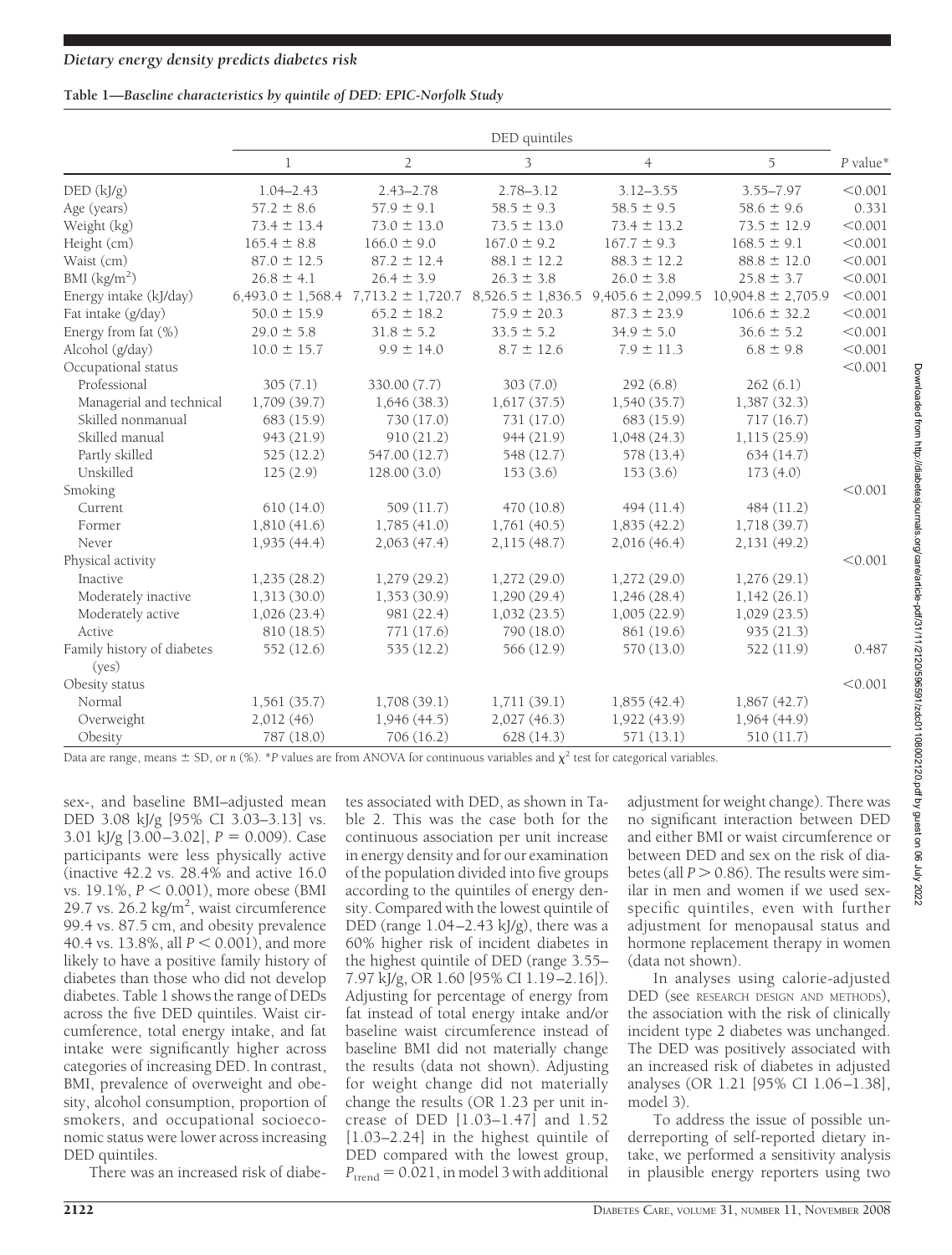# **Table 2—***Association between DED (continuous and quintiles) and risk of type 2 diabetes: EPIC-Norfolk study*

|                | DED quintiles     |         |               |               |                                                                               |               |                                           |                    |
|----------------|-------------------|---------|---------------|---------------|-------------------------------------------------------------------------------|---------------|-------------------------------------------|--------------------|
|                | <b>DED</b>        | P value |               |               |                                                                               | 4             |                                           | $P_{\text{trend}}$ |
| DED (kJ/g)     | 1.04-7.97         |         | $1.04 - 2.43$ | $2.43 - 2.78$ | $2.78 - 3.12$                                                                 | $3.12 - 3.55$ | $3.55 - 7.97$                             |                    |
| Men            | $1.30 - 7.53$     |         | $1.30 - 2.55$ | $2.55 - 2.92$ | $2.92 - 3.26$                                                                 | $3.26 - 3.70$ | $3.70 - 7.53$                             |                    |
| Women          | 1.04-7.97         |         | $1.04 - 2.35$ | $2.35 - 2.67$ | $2.67 - 3.00$                                                                 | $3.00 - 3.42$ | $3.42 - 7.97$                             |                    |
| Incident cases | 725               |         | 135           | 140           | 138                                                                           | 143           | 169                                       |                    |
| Model 1        | $1.12(1.01-1.25)$ | 0.032   | 1.00          |               | $1.07(0.83-1.37)$ $1.05(0.82-1.35)$ $1.11(0.87-1.43)$ $1.34(1.05-1.70)$ 0.022 |               |                                           |                    |
| Model 2        | $1.13(1.01-1.26)$ | 0.028   | 1.00          |               | $1.04(0.80-1.34)$ $1.06(0.82-1.36)$                                           |               | $1.10(0.86-1.42)$ $1.35(1.06-1.73)$ 0.016 |                    |
| Model 3        | $1.20(1.05-1.37)$ | 0.007   | 1.00          |               | $1.10(0.85-1.42)$ $1.15(0.88-1.49)$ $1.23(0.93-1.61)$ $1.58(1.18-2.12)$ 0.003 |               |                                           |                    |

Data are range, *n*, or ORs (95% CI). Adjustments of covariates were performed using multiple regression analyses by cumulatively adding the following covariates into the model: model 1, age, sex, and baseline BMI; model 2, model 1 plus occupational status, smoking, physical activity, and family history of type 2 diabetes; and model 3, model 2 plus alcohol consumption and total energy intake.

different methods of identifying underreporters. In the first method, which uses the Goldberg cutoff point (ratio of reported energy intake to BMR of 1.35), we identified 11,242 potential underreporters. In the second method, which takes into account the physical activity level of each individual, we identified 5,819 individuals outside of the range of the ratio of reported energy intake to EER of 0.8–1.2. Exclusion of underreporters using both methods did not materially change the results. (OR 1.23 [95% CI 1.004–1.519] for the ratio of reported energy intake to  $BMR \ge 1.35$  and  $1.20$  [1.02–1.42] for the ratio of reported energy intake to EER of  $0.8 - 1.2$ ).

To illustrate the intake pattern of an energy-diluted diet, we summarized the average intake of food groups by the quintile of DED (Table 3). Compared with the highest DED (energy-dense) quintile, participants in the lowest DED (energydiluted) group consumed significantly more fresh fruit, more vegetables, less meat, less processed meat, less soft drinks, more alcoholic drinks, more non– energy-containing beverages, and a lower percentage of energy from fat.

**CONCLUSIONS** — In this prospective study, we found a positive association between DED and the development of incident diabetes independent of baseline BMI, total energy intake, fat intake, and lifestyle factors. Indeed, the risk was elevated by 60% in the highest DED group compared with the lowest DED category. This finding, if confirmed in other populations, will be of potential importance in understanding the etiology of type 2 dia-

betes and may have public health relevance in its prevention.

Our study adds new information regarding the association of dietary intake and incident diabetes. DED is one way to assess the nature of the overall diet rather than assessing individual nutrients or foods. Diets that are high in fat tend to be energy dense (15) because fat is the most energy-dense nutrient and fat content varies substantially in individual foods. In the Finnish DPS, compared with the lowfat/high-fiber group, the risk of developing diabetes increased by 89% in the high-fat/low-fiber group (4). Similarly, in the Health Professionals' Study, which followed 42,504 men for 12 years, total fat intakes were associated with a higher risk of type 2 diabetes, but this association disappeared after adjustment for BMI (16). However, several factors other than

#### **Table 3—***Intake pattern of food groups by quintiles of DED at baseline: EPIC-Norfolk study*

|                                            | DED quintiles       |                     |                     |                     |                     |             |
|--------------------------------------------|---------------------|---------------------|---------------------|---------------------|---------------------|-------------|
|                                            |                     | 2                   | 3                   | $\overline{4}$      | 5                   | P for trend |
| Fresh fruit (g/day)                        | $279.6 \pm 226.2$   | $256.3 \pm 195.4$   | $232.2 \pm 171.2$   | $209.2 \pm 154.0$   | $186.5 \pm 140.9$   | < 0.001     |
| Dried fruit (g/day)                        | $2.9 \pm 8.1$       | $3.2 \pm 7.6$       | $3.1 \pm 7.4$       | $3.3 \pm 7.9$       | $3.3 \pm 9.6$       | 0.171       |
| Vegetables (g/day)                         | $282.5 \pm 151.7$   | $283.2 \pm 138.2$   | $274.7 \pm 125.7$   | $262.6 \pm 121.0$   | $251.0 \pm 121.1$   | < 0.001     |
| Meat (g/day)                               | $59.3 \pm 34.7$     | $66.0 \pm 36.9$     | $68.9 \pm 38.4$     | $71.4 \pm 42.2$     | $74.8 \pm 48.1$     | < 0.001     |
| Processed meat (g/day)                     | $18.6 \pm 15.8$     | $22.2 \pm 16.9$     | $25.0 \pm 19.7$     | $27.7 \pm 21.7$     | $31.4 \pm 26.6$     | < 0.001     |
| Vitamin C (FFQ) (mg/day)                   | $132.9 \pm 69.3$    | $131.0 \pm 63.1$    | $124.9 \pm 56.4$    | $119.6 \pm 53.2$    | $112.9 \pm 50.7$    | < 0.001     |
| Non-energy-containing<br>beverages (g/day) | $1,343.5 \pm 394.6$ | $1,172.9 \pm 336.3$ | $1,081.4 \pm 328.6$ | $1,003.7 \pm 333.5$ | $833.5 \pm 380.7$   | < 0.001     |
| Energy-containing beverages<br>(g/day)     | $620.6 \pm 371.2$   | $620.5 \pm 330.4$   | $611.5 \pm 300.1$   | $593.5 \pm 268.8$   | $557.2 \pm 245.6$   | < 0.001     |
| Soft drinks $(g/day)*$                     | $25.5 \pm 79.6$     | $31.9 \pm 79.4$     | $35.6 \pm 79.3$     | $38.6 \pm 79.5$     | $48.2 \pm 82.0$     | < 0.001     |
| Alcoholic drinks (g/day)                   | $162.0 \pm 321.8$   | $148.8 \pm 267.5$   | $128.5 \pm 227.0$   | $112.7 \pm 186.4$   | $94.3 \pm 148.9$    | < 0.001     |
| Total energy intake (kcal)                 | $1,539.0 \pm 372.7$ | $1,830.2 \pm 408.9$ | $2,024.2 \pm 436.3$ | $2,234.1 \pm 499.0$ | $2,592.1 \pm 643.5$ | < 0.001     |
| Energy from carbohydrate (%)               | $50.9 \pm 7.5$      | $50.2 \pm 6.5$      | $50.0 \pm 6.4$      | $49.9 \pm 6.2$      | $50.0 \pm 6.3$      | < 0.001     |
| Energy from fat $(\%)$                     | $29.0 \pm 5.8$      | $31.8 \pm 5.2$      | $33.5 \pm 5.2$      | $34.9 \pm 5.0$      | $36.6 \pm 5.2$      | < 0.001     |
| Energy from protein $(\%)$                 | $18.7 \pm 3.2$      | $17.3 \pm 2.8$      | $16.5 \pm 2.6$      | $15.7 \pm 2.5$      | $14.4 \pm 2.6$      | < 0.001     |
|                                            |                     |                     |                     |                     |                     |             |

Data are means  $\pm$  SD. \*Soft drinks were defined as fizzy soft drinks plus fruit squash or cordial.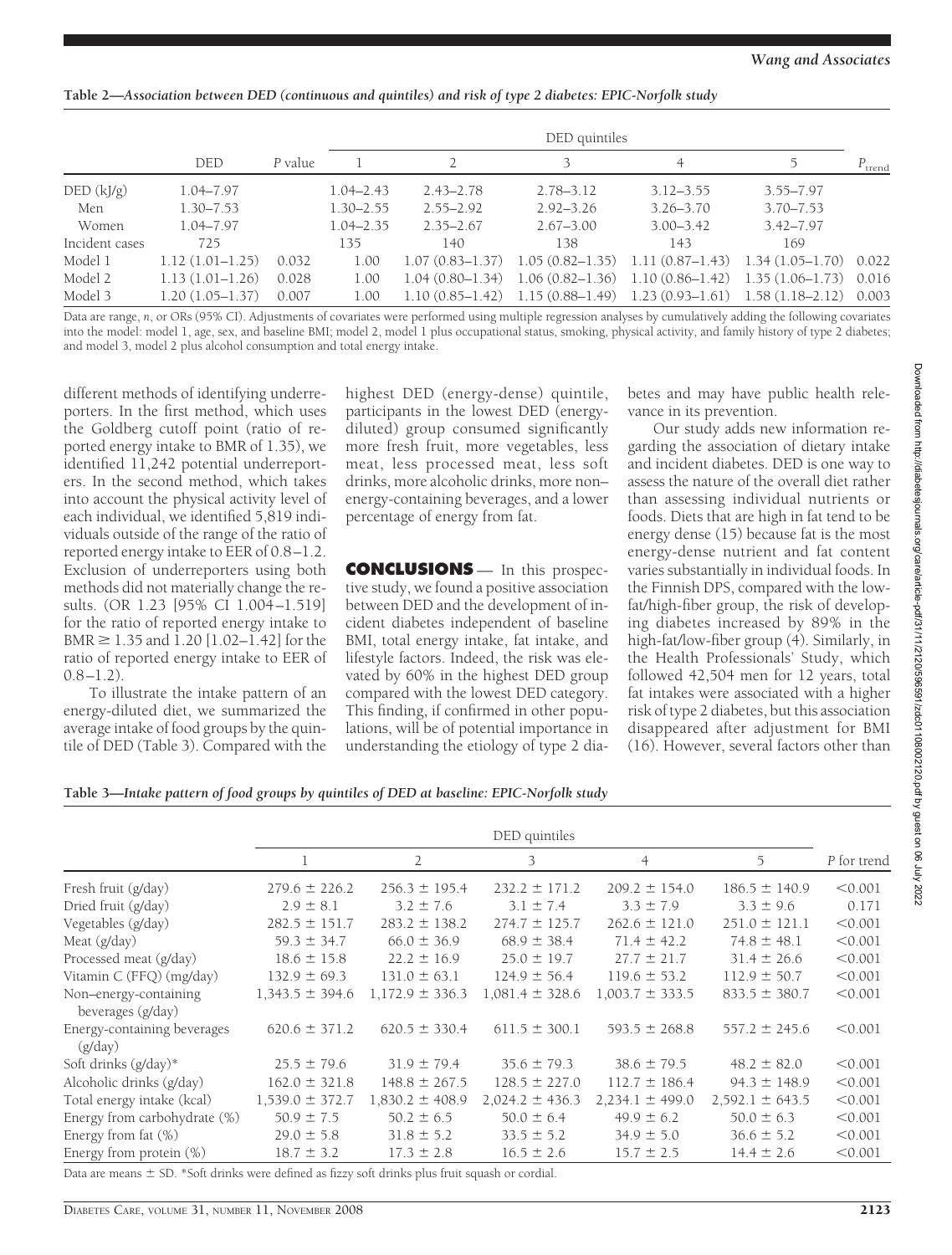#### *Dietary energy density predicts diabetes risk*

fat intake also contribute to the energy density of the diet. The other important determinant of energy density is water, which has zero energy content and the proportion of which varies substantially among commonly consumed foods. Fiber also has the potential to influence DED because of its minimal energy content and the capacity to bind water, but fiber has a much smaller range of concentrations in common foods. Therefore, it is necessary to evaluate the nature of the overall diet using DED rather than the proportion of individual nutrients or foods.

The concept of energy density from the whole diet is appealing because it is simple both in terms of its calculation and in terms of its "utility" and understanding by the general public. This approach takes into account the complex interactions among nutrients and foods in the context of a free-living population. On the other hand, it cannot identify particular components responsible for an energydense diet and thus is less informative in terms of biological relations between individual dietary components and disease risk. However, DED is weighed energy density of individual components of the overall diet. Therefore, foods that have high energy per unit of weight contribute to a more energy-dense diet. Because the two most important determinants of DED are fat and water content, dry foods with high fat content are especially energy dense, whereas watery foods low in fat constitute an energy-diluted diet. Generally, in our study, less energy-dense diets consisted of more fresh fruit and vegetables, less meat and processed meat, more non–energy-containing beverages, and lower energy from fat.

There are also several other methods of calculating DED (17,18). Previous studies reported that different DEDs have different associations with health outcomes, i.e., BMI and body composition (19,20). The method we chose included all solid foods and all beverages (except water, which was not available in our study) because dietary habits influence every aspect of the diet, and adoption of a healthy diet should include not only the solid but also the liquid components, which have been reported to have an important role in the development of obesity and type 2 diabetes (21).

Our study is the first study, to our knowledge, to examine the association between DED and new-onset type 2 diabetes in a large population-based cohort setting of  $>$ 21,000 individuals with long

follow-up in both men and women. There was a nonsignificant positive association between DED and the risk of incident type 2 diabetes at 3 years of follow-up in the Finnish DPS, but that study was small, with a total sample size of 522, and limited to a high-risk group with overweight/ obesity and impaired glucose tolerance (4). We report a significant and positive association between DED and new-onset diabetes in a low-risk, free-living general population of the EPIC-Norfolk study. Additional strengths of our study were that we examined the exposure variable of DED both as a continuous and as a categorical variable. We also found that energy-dense diets were predictive of diabetes independently of a comprehensive range of risk factors and confounders including baseline BMI and total energy intake. In addition, we accounted for the potential effect of underreporting, which is a major drawback of self-report dietary assessment (11,13,22). Our case ascertainment of diagnosed new-onset diabetes was thorough, with self-report information supplemented by external sources, i.e., general practice records, hospital records, and death certificates. Thus, a further strength of our study is that new cases of diabetes were identified through sources of data that did not depend on the follow-up participation rate.

Limitations of our study merit consideration. Dietary intake in our study was assessed by a semiquantitative FFQ with its associated limitations. For one thing, there is an issue of potential underreporting in self-report dietary intake. Our results, however, were robust with and without underreporters identified with two published methods taking into account individual characteristics. For another, the FFQ was designed to cover the most commonly consumed foods and represent the usual dietary pattern of each individual. Thus, foods not in the questionnaire were not included in the calculation of DED. We could only ascertain diagnosed incident cases of diabetes. The presence of any undiagnosed cases in the cohort will reduce the number of new cases and have the effect of attenuating any observed associations. Our population is predominantly of European-Caucasian origin (99.1%); thus, our findings cannot be considered equally valid in other groups. Our cohort, although representative of the general population with respect to clinical and anthropometric characteristics, may have included greater healthier lifestyle choices; for instance, smoking prevalence was lower

(12%) than the national average ( $\sim$ 27% in 1998, Health Survey for England) (5). This would have led to a possible underestimation of the observed effect, and hence our strong positive association is noteworthy.

The mechanism for the association between energy density and type 2 diabetes is not yet fully understood. Humans tend to eat in a way that maintains a constant volume of food intake because stomach distension triggers afferent vagal signals of fullness  $(1)$ . Therefore, consumption of foods with high energy density will result in excess energy intake because of the small volume of food in relation to its energy content. Foods that are high in energy density also tend to be more palatable, which is associated with increased food intake, the so-called "passive overeating," which would probably result in overweight and body composition change (1,2,20), both of which have been reported to be important risk factors for the development of diabetes. However, in our study, DED was positively associated with increased total energy intake, as expected (Table 1), but the association between DED and risk of incident diabetes was independent of total energy intake, baseline BMI, and self-reported weight change. However, weight change data are only available until the follow-up questionnaire in 2004, whereas our end point (diabetes) ascertainment is still the end of 2005. Future studies are needed to elucidate the mechanism of association between high DED and development of type 2 diabetes, including an understanding of whether it is mediated by weight gain.

In summary, we have shown prospectively that higher DED at baseline predicts the risk of incident diabetes independently of baseline BMI, total energy intake, and other known risk factors. This finding has potential implications for preventing type 2 diabetes through adoption of a healthier lifestyle and merits further research, including confirmation in other studies.

**Acknowledgments**— This study was supported by the Medical Research Council Epidemiology unit and Ellison Medical Foundation-International Nutrition Foundation. The cohort of EPIC-Norfolk is supported by grant funding from the Cancer Research Campaign, the Medical Research Council, the Stroke Association, the British Heart Foundation, the Department of Health, the Europe Against Cancer Programme Commission of the European Union and the Ministry of Agriculture, Fisheries and Food.

We thank the staff of EPIC for their invalu-